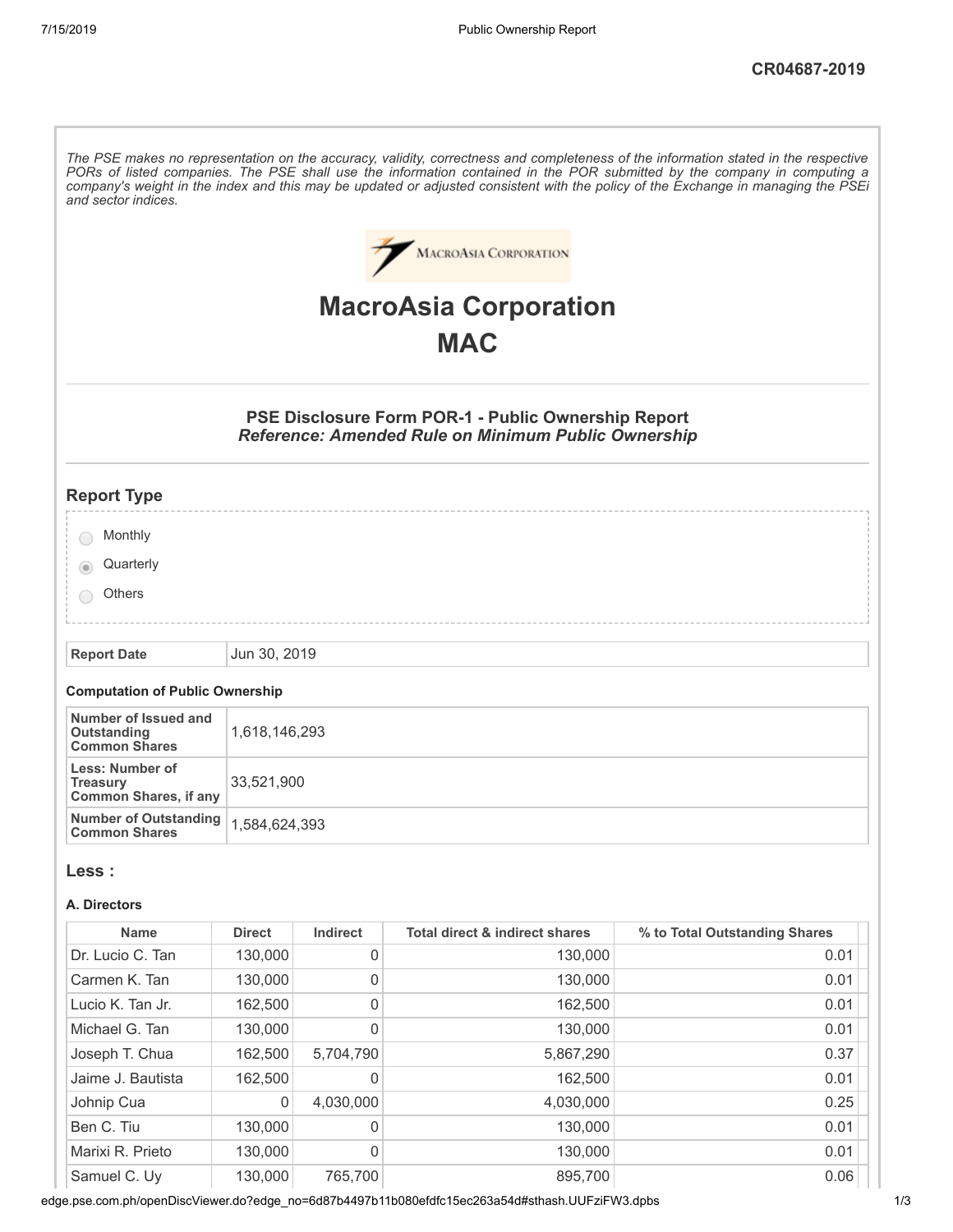7/15/2019 Public Ownership Report

|  | .267.500 | 10.500.490 | 1.767.990<br>11 | $\sim$ $\rightarrow$ $\sim$<br>U. I 5 |
|--|----------|------------|-----------------|---------------------------------------|
|  |          |            |                 |                                       |

# **B. Officers**

| <b>Name</b>                     | <b>Direct</b> | Indirect          | Total direct & indirect shares | % to Total Outstanding Shares |
|---------------------------------|---------------|-------------------|--------------------------------|-------------------------------|
| Atty. Florentino M. Herrera III |               | 299.000 6.979.637 | 7.278.637                      | 0.46                          |
|                                 | 299,000       | 6,979,637         | 7.278.637                      | $0.46$ $ $                    |

# **C. Principal/Substantial Stockholders**

| <b>Name</b> | <b>Direct</b> | Indirect | Total direct & indirect shares | % to Total Outstanding Shares |
|-------------|---------------|----------|--------------------------------|-------------------------------|
|             |               |          |                                |                               |
|             |               |          |                                |                               |

#### **D. Affiliates**

| <b>Name</b>                            | <b>Direct</b> | Indirect | <b>Total direct &amp; indirect</b><br>shares | % to Total Outstanding<br><b>Shares</b> |
|----------------------------------------|---------------|----------|----------------------------------------------|-----------------------------------------|
| Baguio Gold Holdings Corp.             | 114,400,000   | 0        | 114,400,000                                  | 7.22                                    |
| Conway Equities, Inc.                  | 110,643,000   | 0        | 110,643,000                                  | 6.98                                    |
| Pan Asia Securities Corp.              | 83,543,525    | 0        | 83,543,525                                   | 5.27                                    |
| Solar Holdings Corp.                   | 76,700,000    | 0        | 76,700,000                                   | 4.84                                    |
| Dragonstar Management Corp             | 69,875,000    | 0        | 69,875,000                                   | 4.41                                    |
| Profound Holdings, Inc.                | 61,750,000    | 0        | 61,750,000                                   | 3.9                                     |
| Excel Ventures, Inc                    | 61,626,500    | 0        | 61,626,500                                   | 3.89                                    |
| <b>Bigearth Equities Corporation</b>   | 60,450,000    | 0        | 60,450,000                                   | 3.81                                    |
| Palomino Ventures, Inc.                | 37,570,000    | 0        | 37,570,000                                   | 2.37                                    |
| Primeline Realty, Inc.                 | 32,500,000    | 0        | 32,500,000                                   | 2.05                                    |
| Artisan Merchandising Corp             | 32,500,000    | 0        | 32,500,000                                   | 2.05                                    |
| Golden Path Realty Corporation         | 32,500,000    | 0        | 32,500,000                                   | 2.05                                    |
| Clipper 8 Realty & Development<br>Corp | 32,500,000    | 0        | 32,500,000                                   | 2.05                                    |
| Absolute Holdings & Equities, Inc      | 32,500,000    | 0        | 32,500,000                                   | 2.05                                    |
| Caravan Holdings Corporation           | 32,500,000    | 0        | 32,500,000                                   | 2.05                                    |
| <b>Quality Holdings Inc</b>            | 32,500,000    | 0        | 32,500,000                                   | 2.05                                    |
| Sunway Equities inc                    | 29,211,000    | 0        | 29,211,000                                   | 1.84                                    |
| Infinity Equities Incorporated         | 28,600,000    | 0        | 28,600,000                                   | 1.8                                     |
| <b>Bestview Development Corp</b>       | 28,600,000    | 0        | 28,600,000                                   | 1.8                                     |
| <b>Basic Options Inc</b>               | 28,600,000    | 0        | 28,600,000                                   | 1.8                                     |
| <b>Winsor Merchandising Corp</b>       | 28,600,000    | 0        | 28,600,000                                   | 1.8                                     |
| Prima Equities & Investments Corp      | 28,600,000    | 0        | 28,600,000                                   | 1.8                                     |
| Legacy Holdings Inc                    | 28,600,000    | 0        | 28,600,000                                   | 1.8                                     |
| Kinston Realty & Development Corp      | 28,600,000    | 0        | 28,600,000                                   | 1.8                                     |
| <b>Wonderoad Corporation</b>           | 12,500,000    | 0        | 12,500,000                                   | 0.79                                    |
|                                        | 1,145,969,025 | 0        | 1,145,969,025                                | 72.27                                   |

### **E. Government**

| <b>Name</b> | <b>Direct</b> | <b>Indirect</b> | Total direct & indirect shares | % to Total Outstanding Shares |
|-------------|---------------|-----------------|--------------------------------|-------------------------------|
|             |               |                 |                                |                               |
|             |               |                 |                                |                               |

#### **F. Banks**